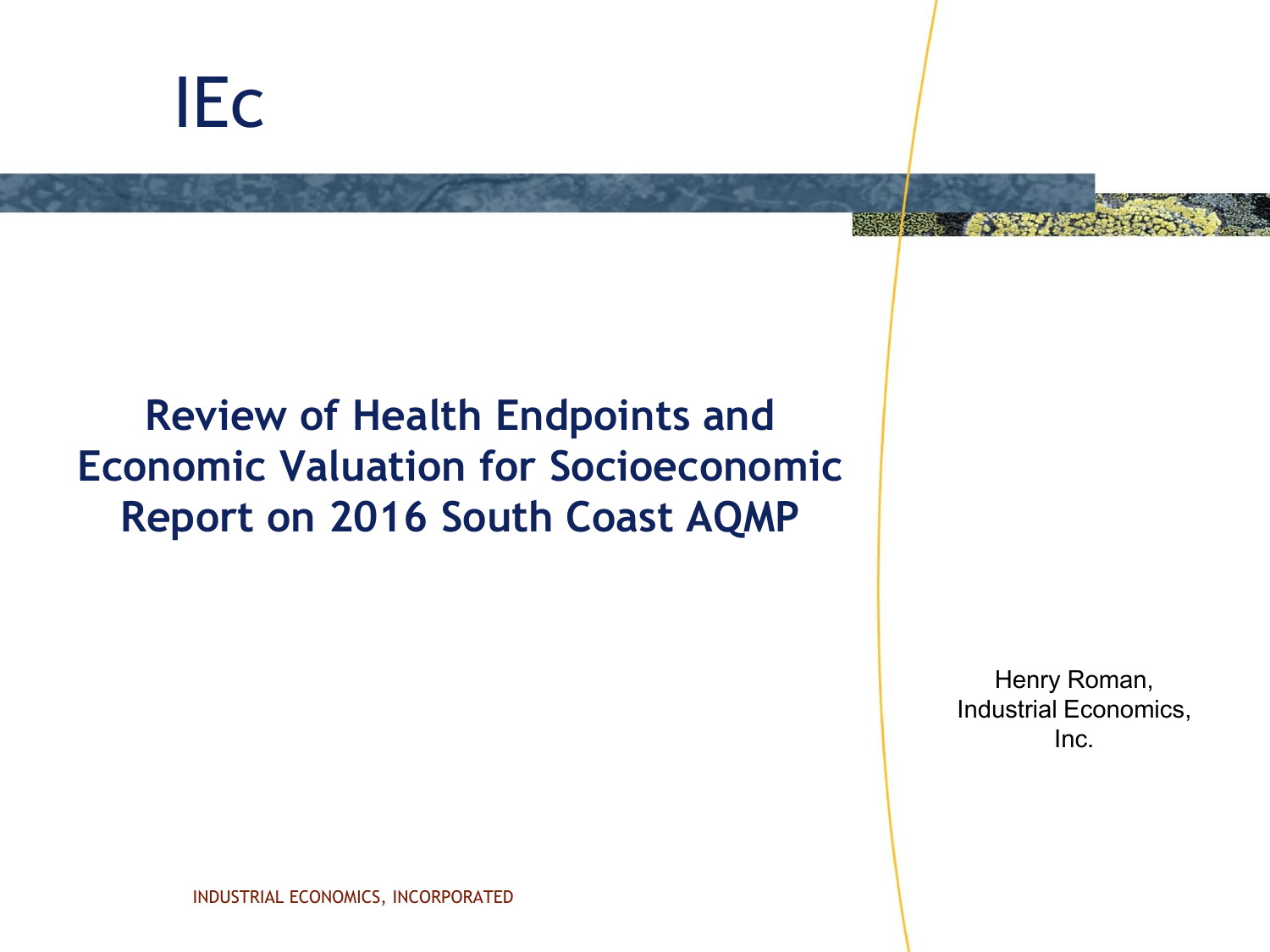### **Collaborators**

1. George Thurston, NYU Medical Center

2. Lisa Robinson, Harvard Center for Risk Analysis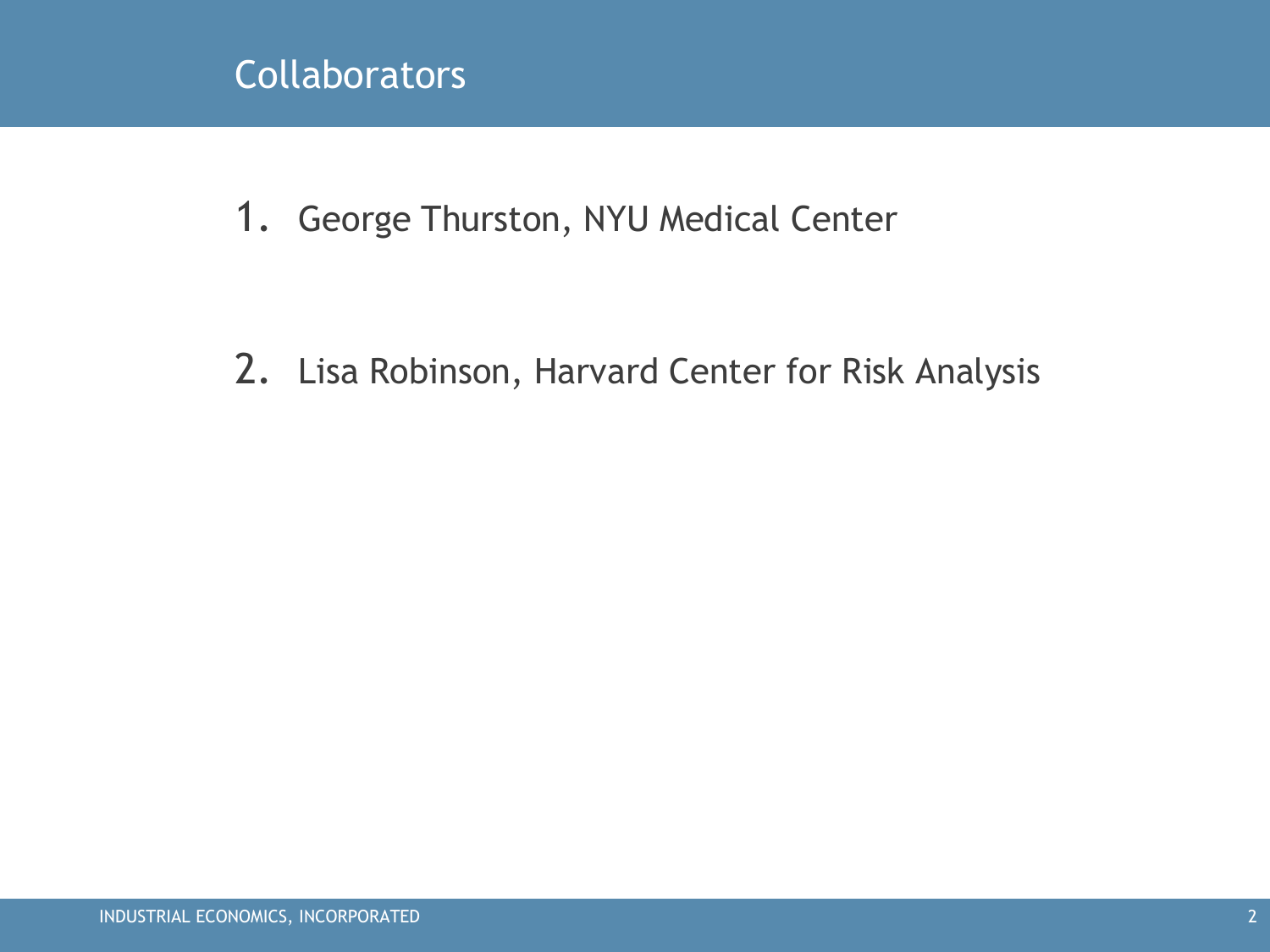#### Presentation Overview

- Health Endpoint Review
	- Approach
	- Mortality Results
	- Morbidity Results (New Endpoints)
- Valuation Review
	- Conceptual Model
	- Mortality Valuation
		- •Approach
		- •Results and Recommendations
	- Morbidity Valuation
		- •Approach
		- •Results and Recommendations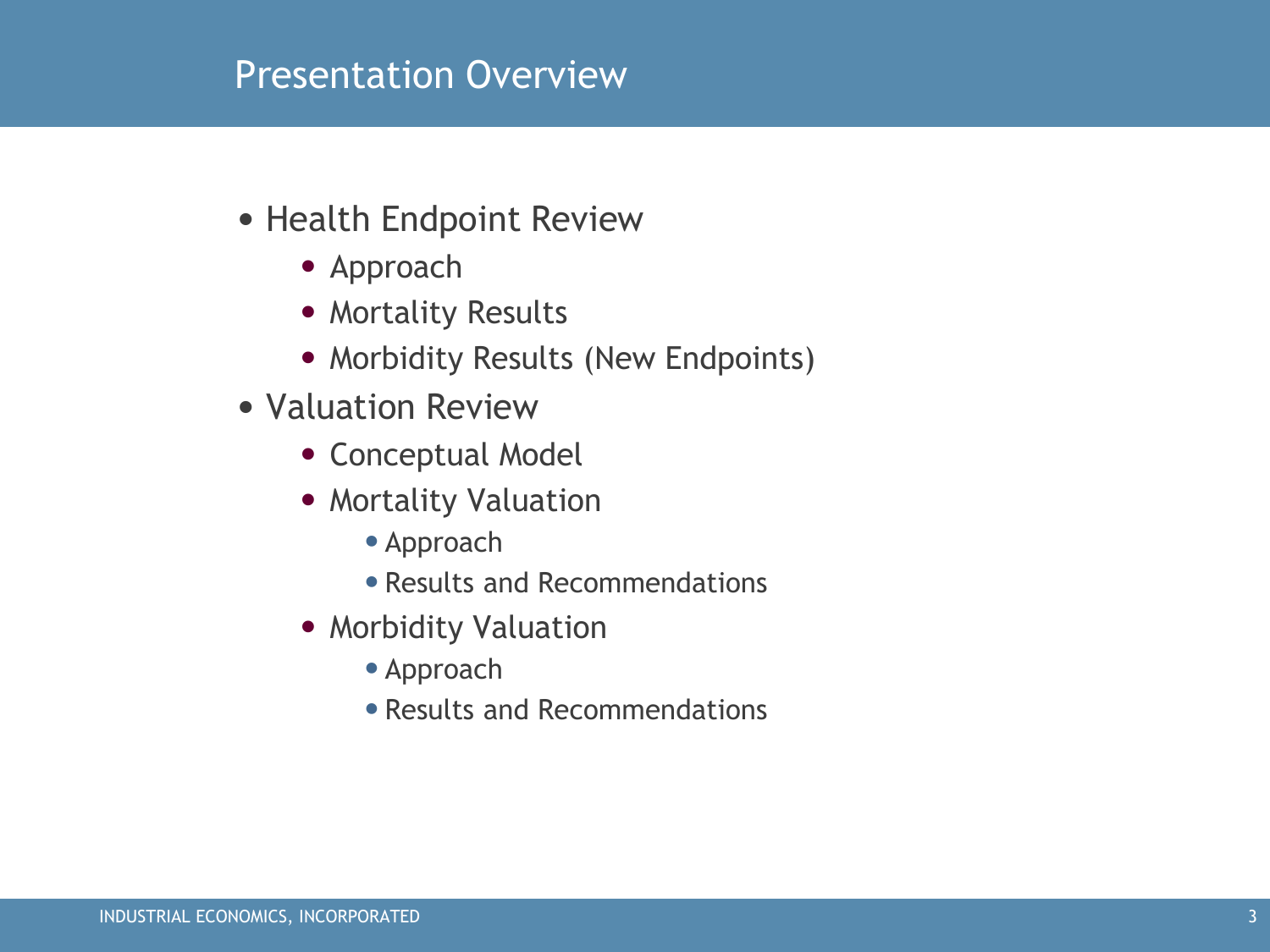### Approach to Health Endpoint Review

- Identified endpoints and studies from most recent SCAQMD Socioeconomic Report and USEPA ISAs or RIAs.
- •Supplemented with literature search (PubMed, Google Scholar) covering more recent studies.
- •Reviewed against criteria discussed previously for quality, relevance, geographic scope.
- •Focused on high-quality local studies where available.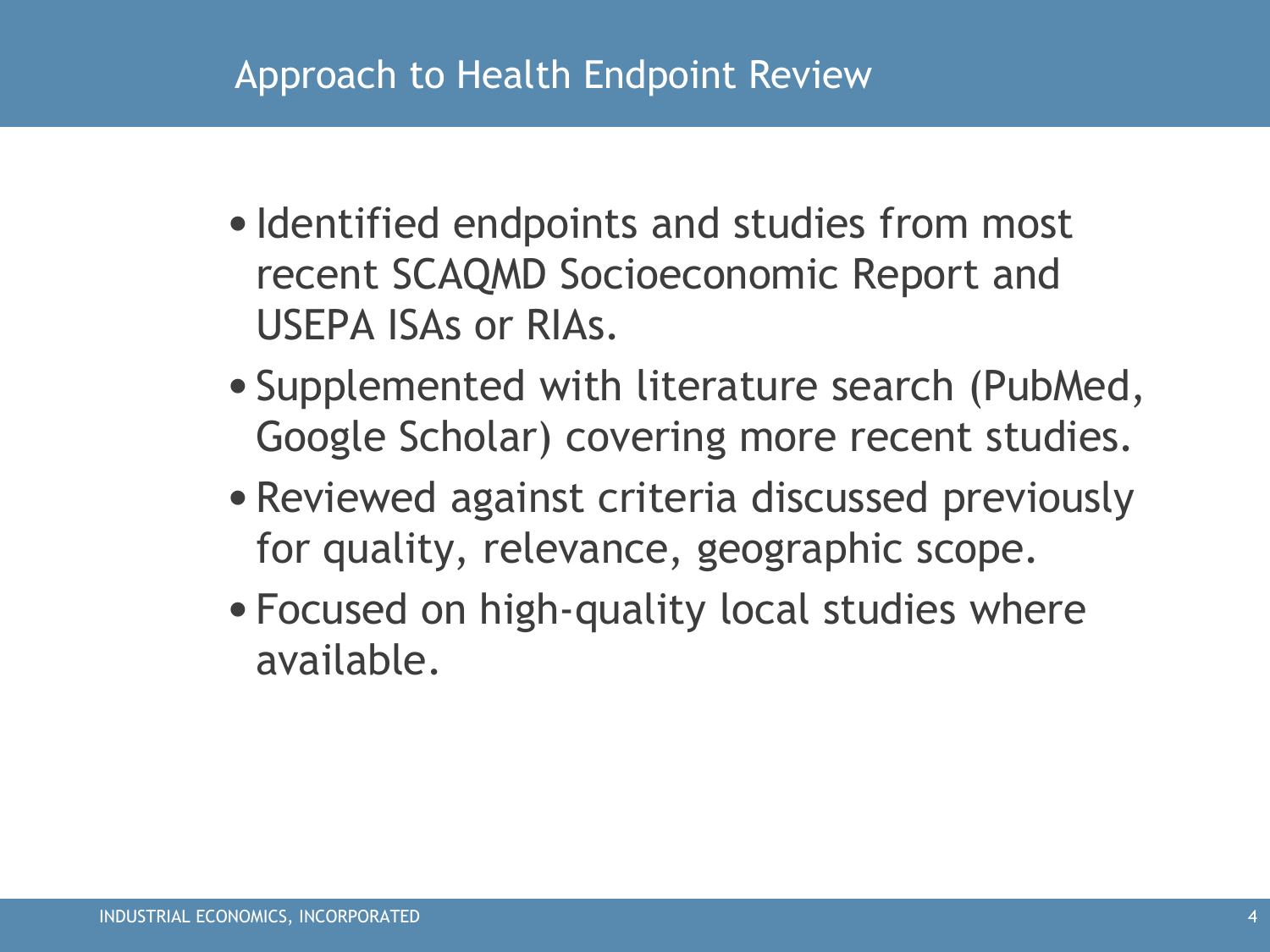### Criteria – Epi Studies/Health Literature

#### **CRITERIA**

#### **GENERAL:**

- 1. Study is peer-reviewed.
- 2. Study is written in English.
- 3. Study measures exposure to at least one of the following pollutants:  $O_3$ ,  $PM_{2.5}$ ,  $PM_{10}$ ,  $NO<sub>x</sub>$ ,  $SO<sub>2</sub>$ ,
- 4. Preference given to studies or groups of studies that significantly advance our understanding of the relationship between air pollution exposures and mortality and morbidity endpoints, including those endpoints previously quantified by the SCAQMD in its Air Quality Management Plans as well as new endpoints.
- 5. Study was published within the following timeframes:
	- a.  $PM_{2.5}/PM_{10}$ : 2012 present
	- b. NO2: 2012 present
	- c.  $Q_3$ : 2007 present
	- d.  $SO<sub>2</sub>: 2003$  present

#### **GEOGRAPHY AND STUDY POPULATION:**

- 6. Study measures exposures at or near ambient levels found in the South Coast Air Basin. Order of preference of study location:
	- a. South Coast Air Basin (Los Angeles, Orange, Riverside, and San Bernardino Counties)
	- b. Within State of California
	- c. Within Western United States
	- d. Within United States or Canada
- 7. Study uses study population with similar characteristics as found in Los Angeles, Orange, Riverside, and San Bernardino counties.

#### **STUDY DESIGN:**

- 8. Study is population-based, preferably using cohort and case-control epidemiological study designs. Controlled human exposure studies may be evaluated for supporting evidence. Animal and in-vitro studies excluded.
- 9. Study controls for factors that may obscure the true concentration-response relationship, including selection bias, misclassification, recall bias, confounding (including by other pollutants), effect modification, mortality displacement, loss to follow-up, etc.
- 10. Study appropriately assesses any potential lag between exposure and outcomes.
- 11. Study appropriately assesses any potential exposure thresholds for health outcomes.
- 12. Study clearly presents information about uncertainty in results to facilitate evaluation and comparison with other studies.
- 13. Prefer studies that assess changes in the risk of incidence of disease, rather than exacerbation of existing cases or changes in symptoms.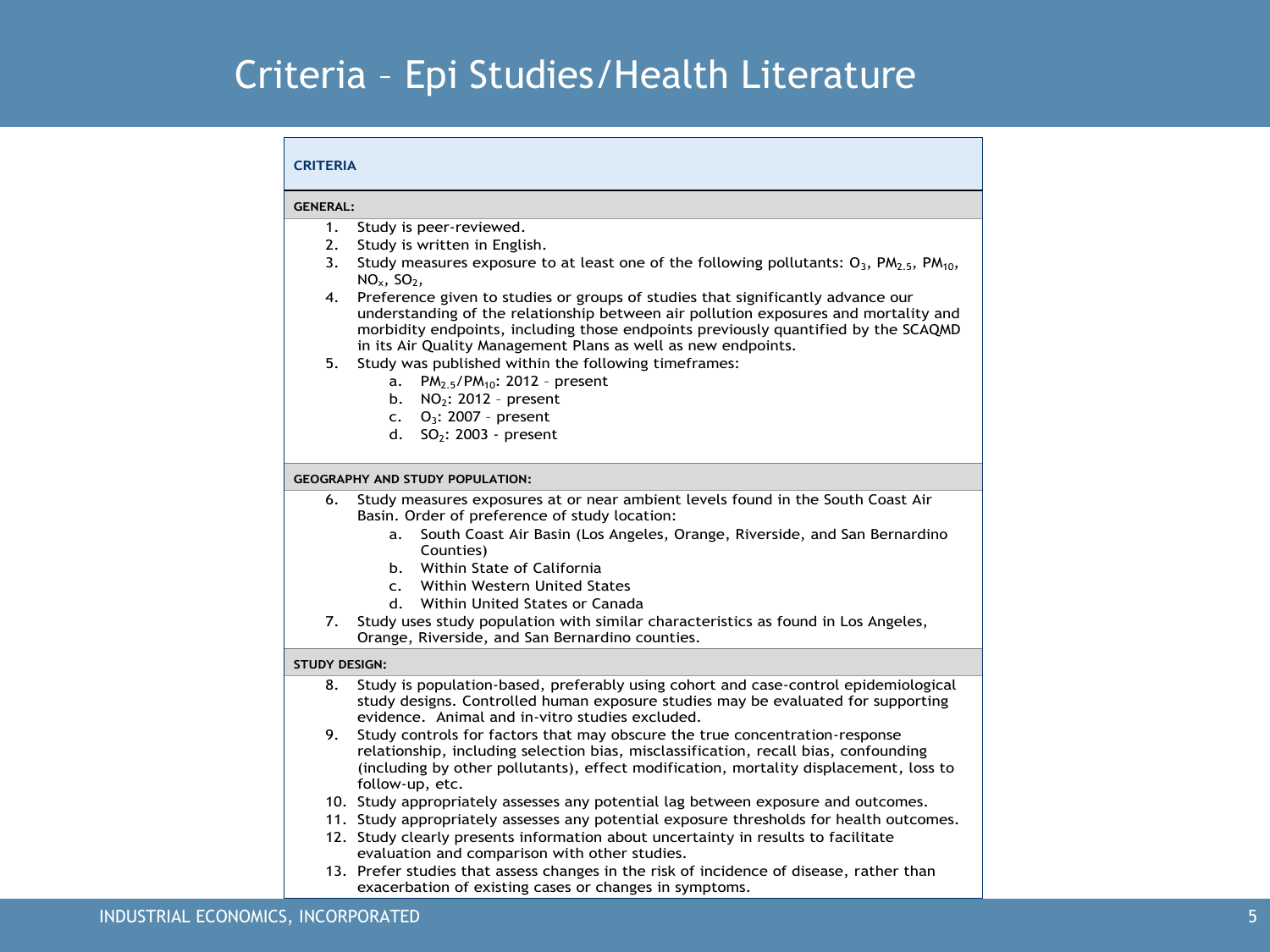#### Results for PM Mortality

- Recommend a pooling of three LA-specific estimates: Krewski et al., 2009; Jerrett et al., 2005; and Jerrett et al., 2013.
	- All based on well-studied ACS cohort data.
	- Common study area.
	- Each employs a different exposure assessment.
	- Extensive control for confounding.
	- More recent exposure data than other LA studies.
	- All find increased RR locally for all-cause and cause specific, compared to national results.
	- 2013 all-cause RR not statistically significant, but similar magnitude; also cardiovascular RR positive and significant.
	- Use all-cause estimates from each (1.17, 1.17, 1.10).
- SCAQMD could consider sensitivity analysis with state and national level estimates.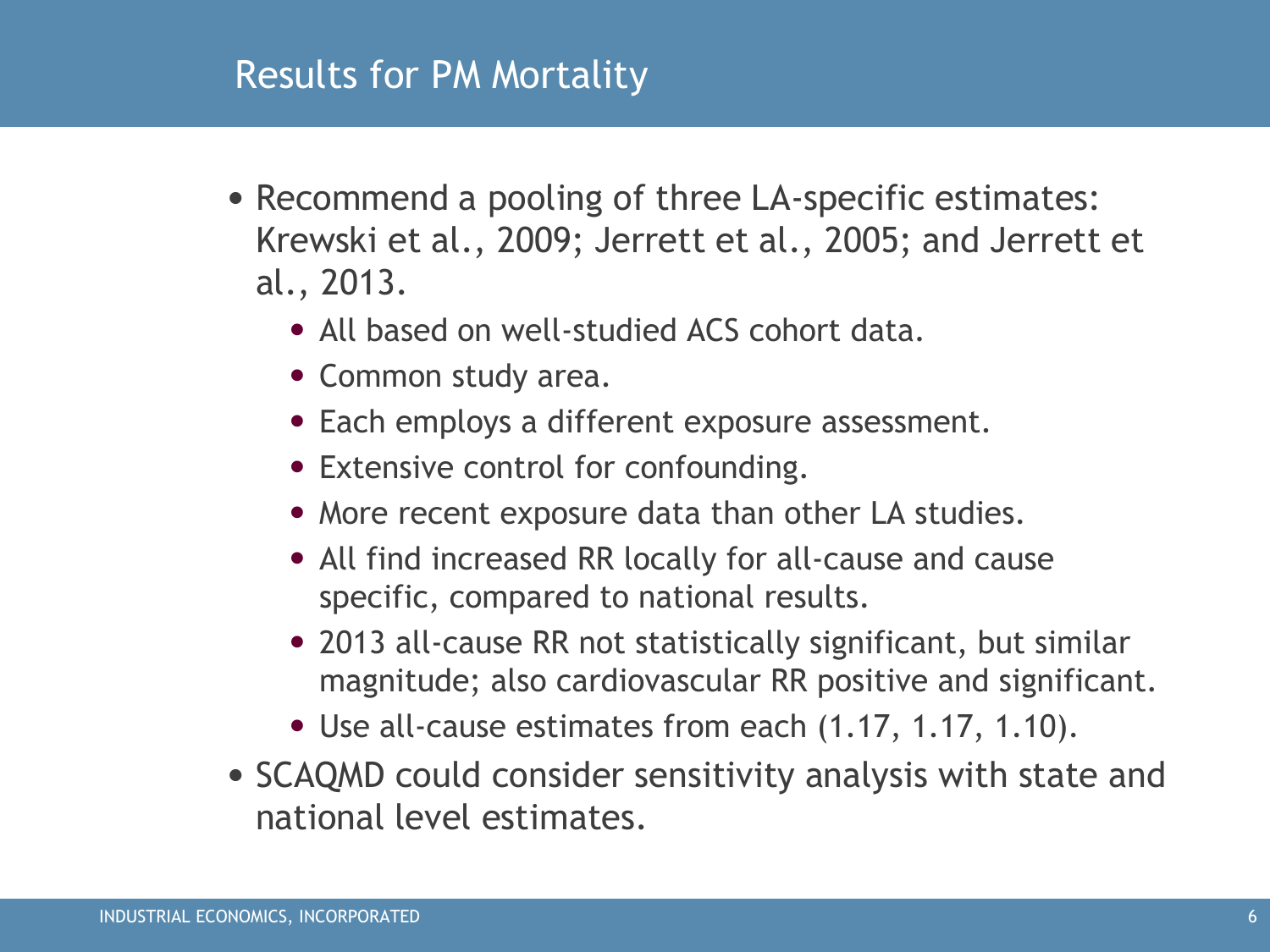#### Results for Ozone Mortality

- Recommend including mortality due to short-term (daily) ozone exposure, based on 2008 NAS recommendation and adoption by USEPA. Focus on a pooled LA-specific estimate from two analyses reported in Bell et al., 2005.
	- LA result from multi-city NMMAPS analysis; and
	- Result from meta-analysis of multiple LA time series studies
	- Equal-weight pooling
- Reflects consideration of high quality meta-analyses and single or multi-city studies that included a specific estimate for Southern CA or LA.
	- Bell et al meta-analysis already includes other studies in our list (e.g., Kinney et al., 1995, Moolgavkar 2003)
	- Relatively tight confidence intervals compared to others
- Do not recommend including mortality associated with long-term exposures due to mixed results and concern about double-counting.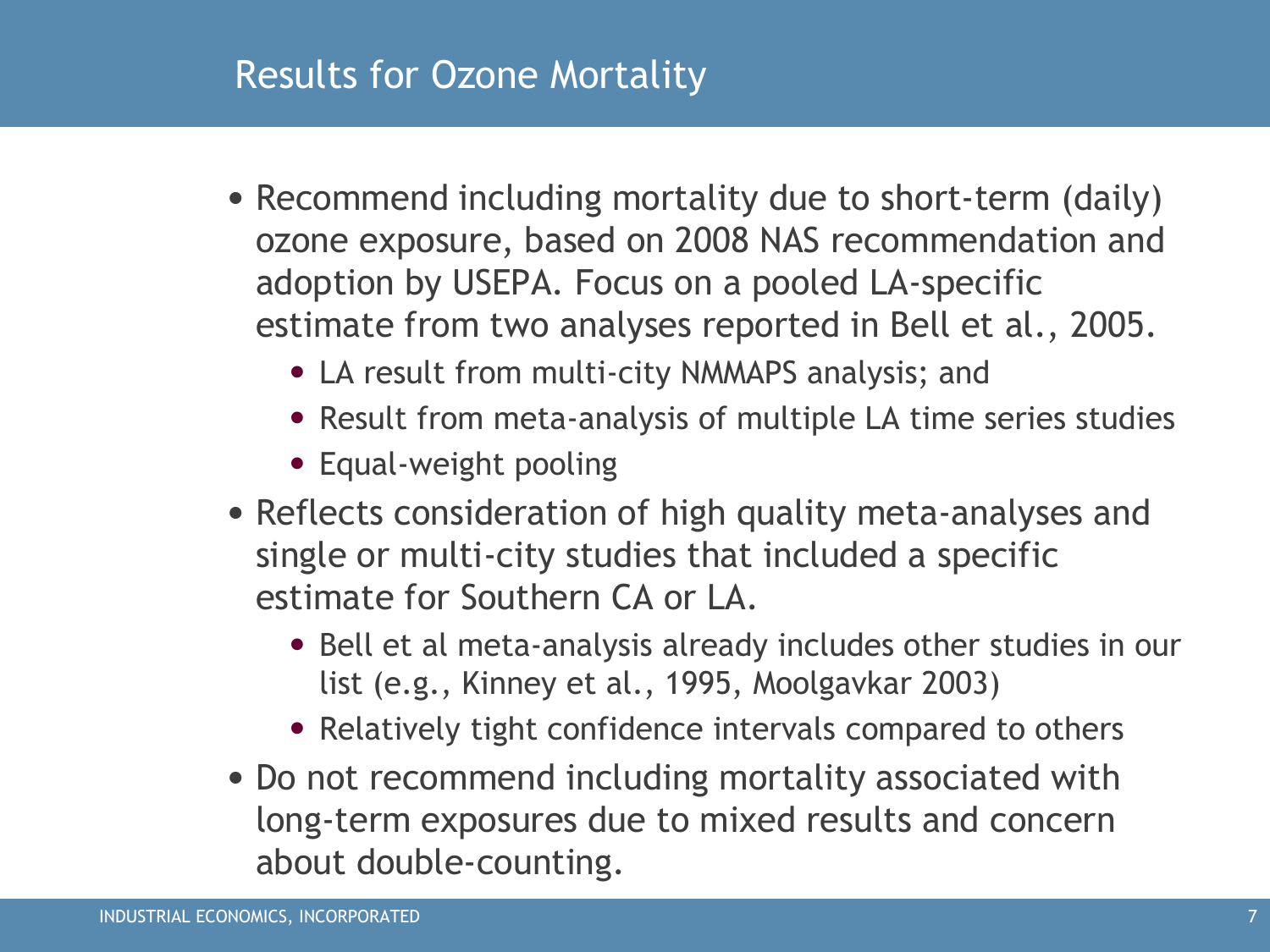### New Endpoints

- •Recommended:
	- Mortality (ozone, short-term)
	- Ischemic stroke, new incidence (PM)
	- Asthma, new incidence (ozone)
- •Examples of endpoints evaluated but not recommended:
	- Pregnancy outcomes (e.g., low birth weight)
	- Autism
	- Diabetes
	- •Neurological disorders (e.g., Parkinson's)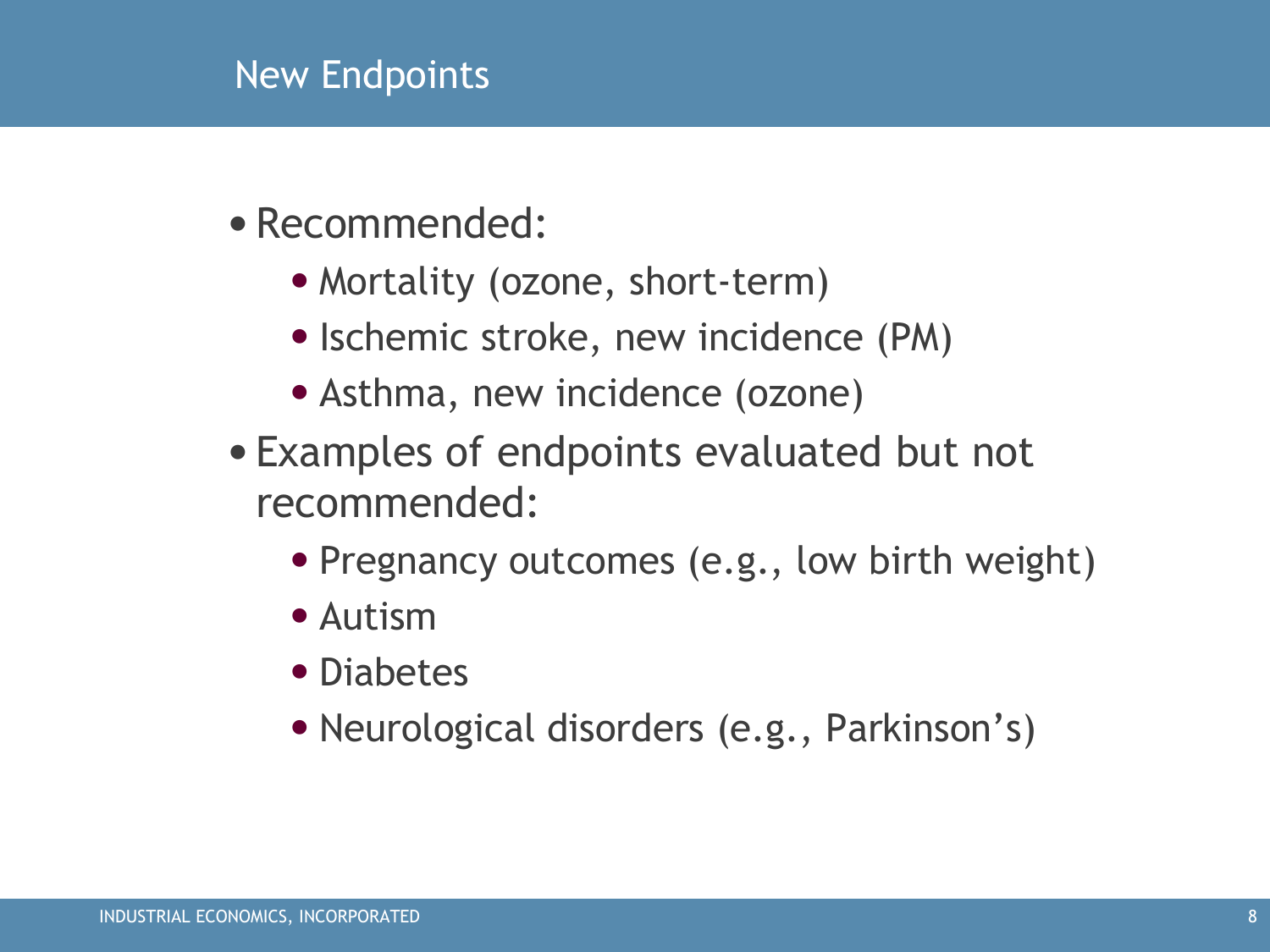### Recommendations – Health Endpoints

| <b>ENDPOINT</b>                                                             | <b>POLLUTANT</b>               | <b>STUDY</b>                                                                                                                         | <b>STUDY POPULATION</b> |  |  |  |
|-----------------------------------------------------------------------------|--------------------------------|--------------------------------------------------------------------------------------------------------------------------------------|-------------------------|--|--|--|
| <b>Premature Mortality</b>                                                  |                                |                                                                                                                                      |                         |  |  |  |
| Premature mortality-all-cause, long-<br>term exposure <sup>a</sup>          | $PM_{2.5}$ (annual avg)        | Pooled estimate of:<br>Jerrett et al. (2013) LA<br>1.<br>2.<br>Jerrett et al. (2005) LA<br>Krewski et al. (2009) LA<br>3.            | $>30$ years             |  |  |  |
| Premature mortality-all-cause, short-<br>term exposure                      | Ozone (24-hr avg)              | Pooled estimate of:<br>Bell et al., 2005 (meta-analysis result<br>1.<br>for LA)<br>Bell et al., 2005 (NMMAPS result for<br>2.<br>LA) | All ages                |  |  |  |
| Infant mortality-all-cause                                                  | $PM_{2.5}$ (annual avg)        | Woodruff et al. (1997)                                                                                                               | Infant (<1 year)        |  |  |  |
| Chronic Illness (new incidence)                                             |                                |                                                                                                                                      |                         |  |  |  |
| Nonfatal myocardial infarction                                              | PM <sub>25</sub> (24-hour avg) | Pope et al., 2006; Sullivan et al., 2005;<br>Zanobetti et al., 2009; Zanobetti &<br>Schwartz, 2006                                   | Adults (>18 years)      |  |  |  |
| Stroke, Ischemic                                                            | $PM2.5$ (24-hour avg)          | Shin et al., 2014                                                                                                                    | >65 years               |  |  |  |
| Asthma incidence (new cases)                                                | Ozone (8-hour max)             | McConnell et al. (2010)                                                                                                              | <18 years               |  |  |  |
| <b>Hospital Admissions and ED Visits</b>                                    |                                |                                                                                                                                      |                         |  |  |  |
| Respiratory, all                                                            | PM <sub>25</sub> (24-hour avg) | Zanobetti et al, 2009, all respiratory                                                                                               | $>65$ years             |  |  |  |
|                                                                             | Ozone (8-hour max)             | Katsouyanni et al. (2009)                                                                                                            | <b>65-99 years</b>      |  |  |  |
| <b>Respiratory</b>                                                          | PM <sub>25</sub> (24-hour avg) | Moolgavkar (2000)-ICD 490-492, 494-496<br>(COPD, less asthma)                                                                        | 18-64 years             |  |  |  |
| <b>Asthma-related Hospital Admissions</b>                                   | Ozone (8-hour max)             | Moore et al. (2008)                                                                                                                  | <18 years               |  |  |  |
| <b>Asthma-related ED visits</b>                                             | Ozone (8-hour max)             | Mar and Koenig (2009); Meng et al. (2009)                                                                                            | <18 years               |  |  |  |
| <b>Asthma-related ED visits and Hospital</b><br><b>Admissions, combined</b> | $PM_{2.5}$ (24-hour avg)       | Delfino et al. 2014.                                                                                                                 | <18 years               |  |  |  |
| <b>Cardiovascular</b>                                                       | $PM2.5$ (24-hour avg)          | Moolgavkar (2003)-ICD 390-429 (all<br>cardiovascular)                                                                                | >64 years               |  |  |  |
| <b>Cardiovascular</b>                                                       | $PM_{2.5}$ (24-hour avg)       | Moolgavkar (2000b)-ICD 390-429 (all<br>cardiovascular)                                                                               | 20-64 years             |  |  |  |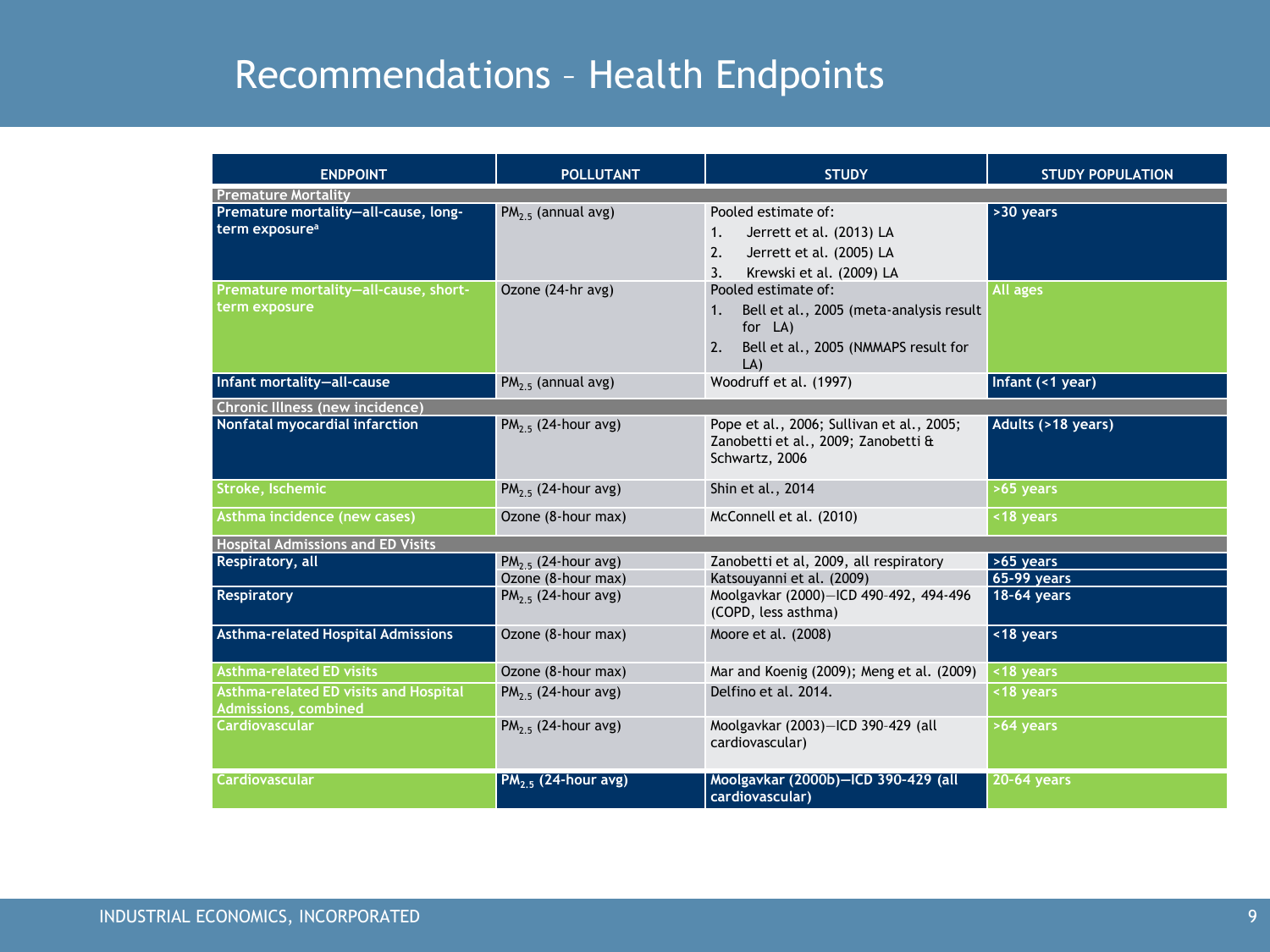### Recommendations – Health Endpoints (continued)

| <b>ENDPOINT</b>                                               | <b>POLLUTANT</b>                      | <b>STUDY</b>                                                              | <b>STUDY POPULATION</b> |  |  |  |
|---------------------------------------------------------------|---------------------------------------|---------------------------------------------------------------------------|-------------------------|--|--|--|
| <b>Other Health Endpoints (Not Requiring Hospitalization)</b> |                                       |                                                                           |                         |  |  |  |
| <b>Acute bronchitis</b>                                       | $PM_{2.5}$ (annual avg)               | Dockery et al. (1996)                                                     | 8-12 years              |  |  |  |
| Lower respiratory symptoms                                    | $PM_{2.5}$ (24-hour avg)              | Schwartz and Neas (2000)                                                  | 7-14 years              |  |  |  |
| Upper respiratory symptoms                                    | $PM_{2.5}$ (24-hour avg)              | Pope et al. (1991)                                                        | $9-11$ years            |  |  |  |
| Asthma exacerbation                                           | $PM_{2.5}$ (24-hour avg)              | Pooled estimate:                                                          | $6-18$ years            |  |  |  |
|                                                               |                                       | Ostro et al. (2001) (cough, wheeze,<br>shortness of breath)               |                         |  |  |  |
|                                                               |                                       | Mar et al., 2004 (cough, shortness of<br>breath)                          |                         |  |  |  |
| <b>Asthma exacerbation</b>                                    | $PM_{2.5}$ (24-hour avg)              | Young et al., 2014                                                        | $>34$ years             |  |  |  |
|                                                               | $NO2$ (24-hour avg)                   | Pooled estimate:                                                          | 4 - 12 years            |  |  |  |
|                                                               |                                       | O'Connor et al. (2008); Ostro et al.<br>(2001); Schildcrout et al. (2006) |                         |  |  |  |
| Minor restricted-activity days /Acute<br>respiratory symptoms | $PM2.5$ (24-hour avg)                 | Ostro and Rothschild (1989)                                               | 18-64 years             |  |  |  |
|                                                               | Ozone (8-hour max)                    | Ostro and Rothschild (1989)                                               | 18-64 years             |  |  |  |
|                                                               | $NO2$ , SO <sub>2</sub> (24-hour avg) | Schwartz et al. (1994)                                                    | 7 - 14 years            |  |  |  |
| Work loss days                                                | $PM_{2.5}$ (24-hour avg)              | Ostro (1987)                                                              | $18-64$ years           |  |  |  |
| <b>School loss days</b>                                       | Ozone (8-hour max)                    | Gilliland et al. (2001)                                                   | $5-17$ years            |  |  |  |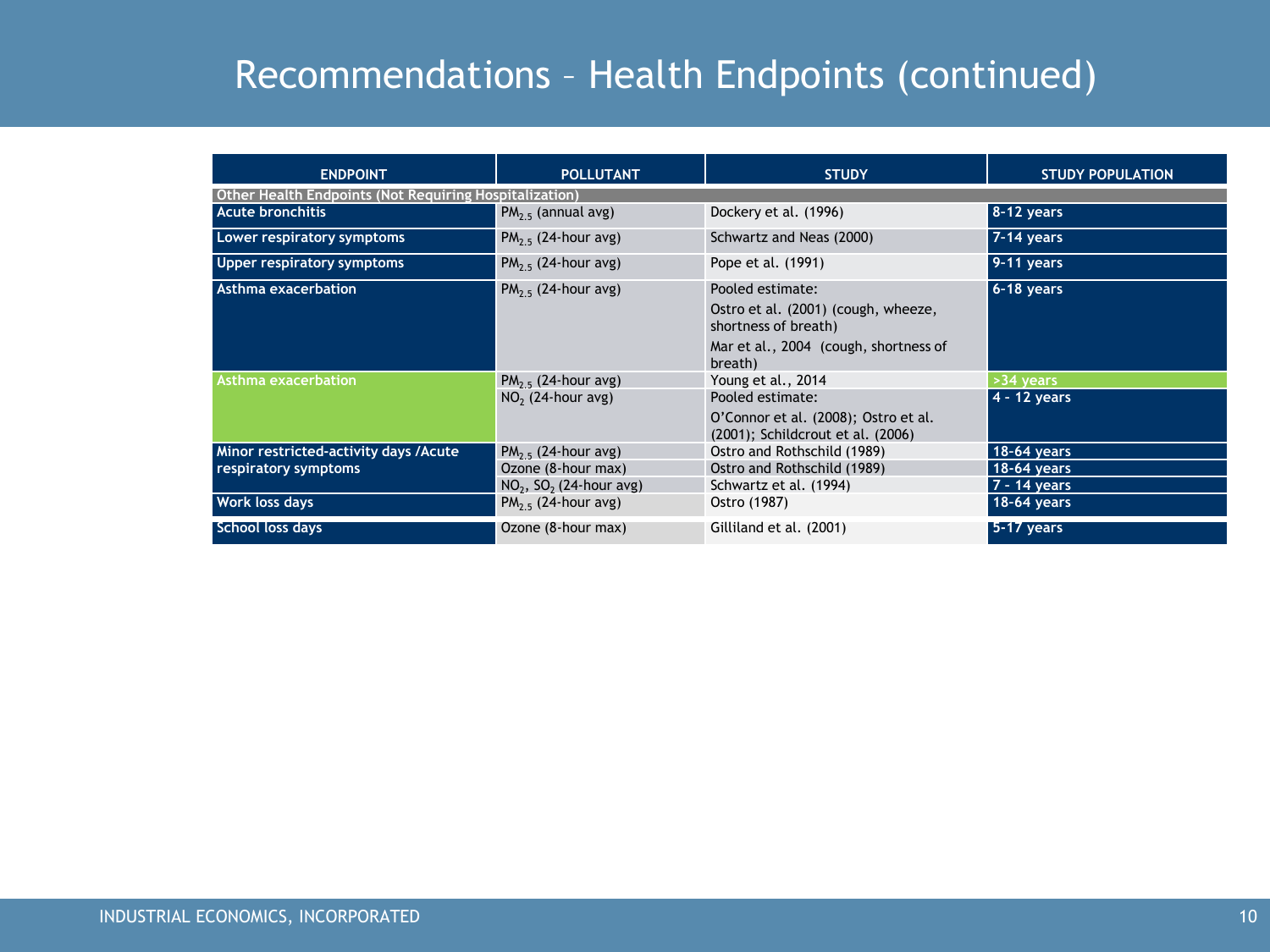### Conceptual Framework – Mortality and Morbidity Valuation

# Key Assumptions

- Individuals are best judge of their own welfare.
	- "Consumer sovereignty," respect individual preferences.
- Values based on individuals' willingness to exchange money for benefits *they* receive.

# Conceptual Framework

- Value per statistical case.
- WTP for own risk reductions.
- Revealed and stated preference methods.
- Use of benefit transfer.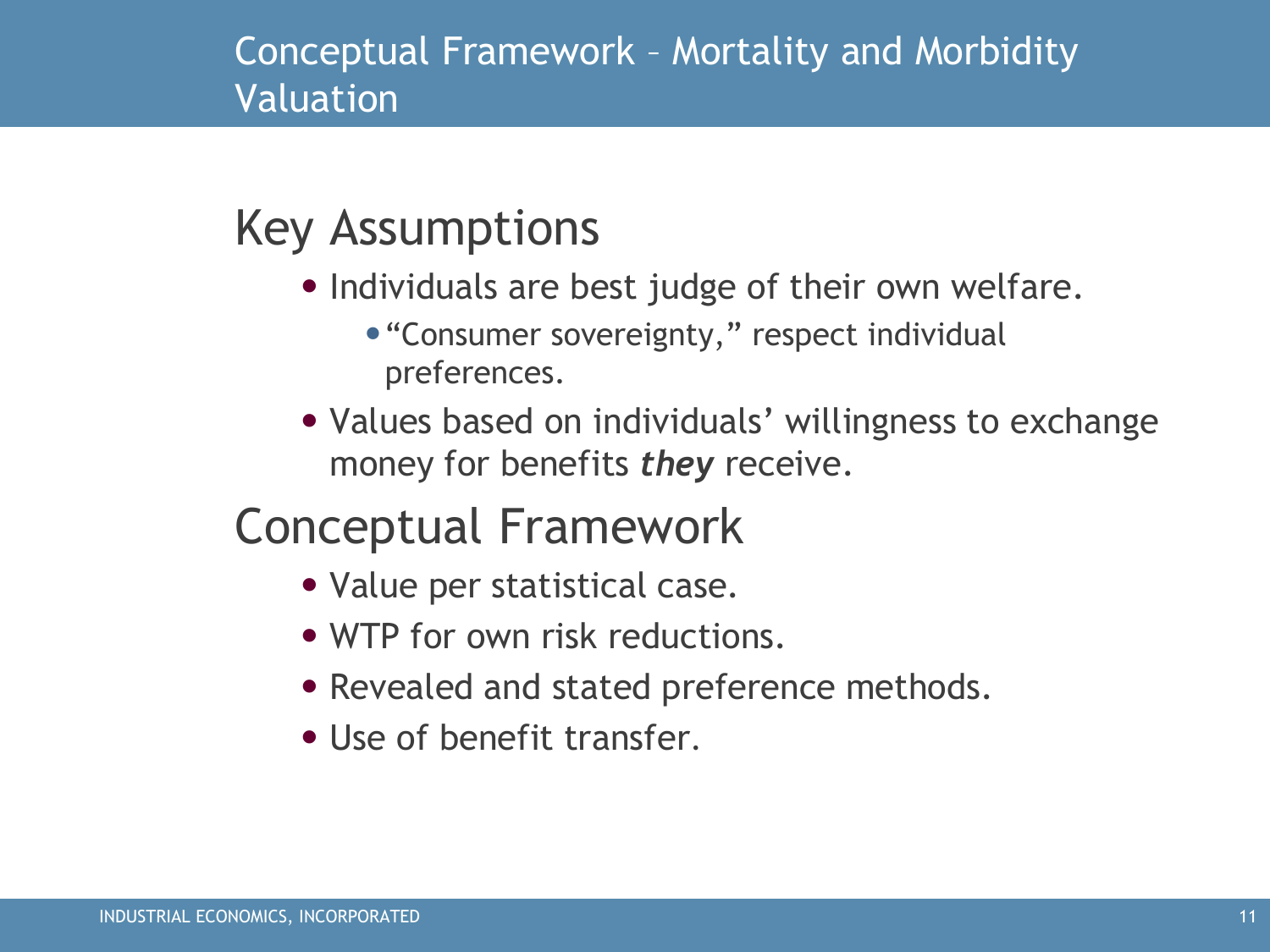# **Value per Statistical Life (VSL)**

- •*Not the value of saving a specific individual's life with certainty.*
	- Those who would die in the absence of the intervention typically cannot be identified either *ex ante* or *ex post*.
- A *statistical* case is a sum of probabilities:
	- 1/10,000 risk change \* 10,000 individuals
		- = 1 statistical case.
- VSL conventionally calculated as individual WTP for a small annual risk change divided by the risk change.
- USEPA actively working on alternative terminology to minimize confusion.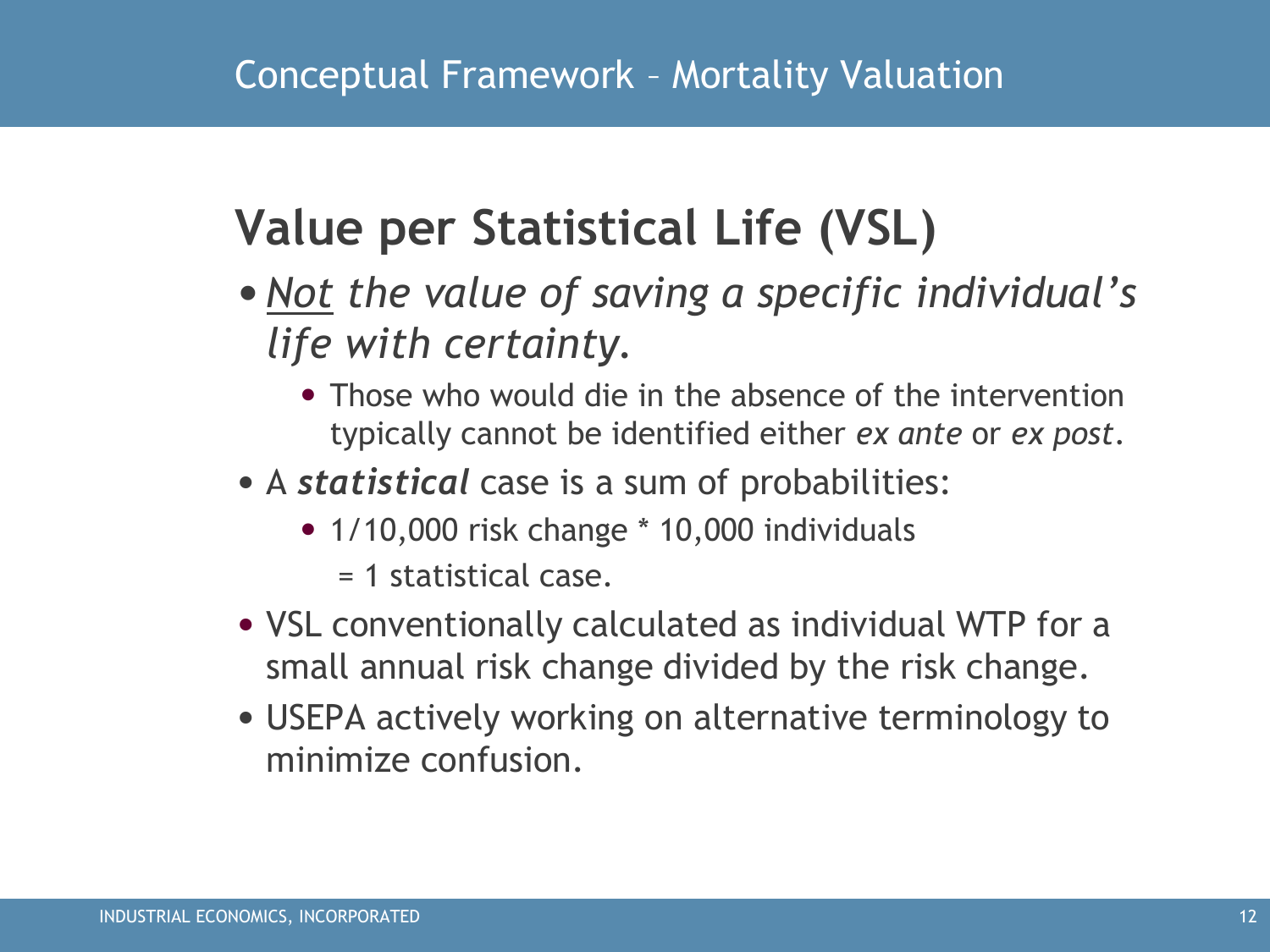### Conceptual Framework – Mortality Valuation

# •Mortality - Approaches

- •Human Capital
- •Revealed Preferences
	- •Averting Behavior
	- **Compensating Wage Differentials**
- **Stated Preferences**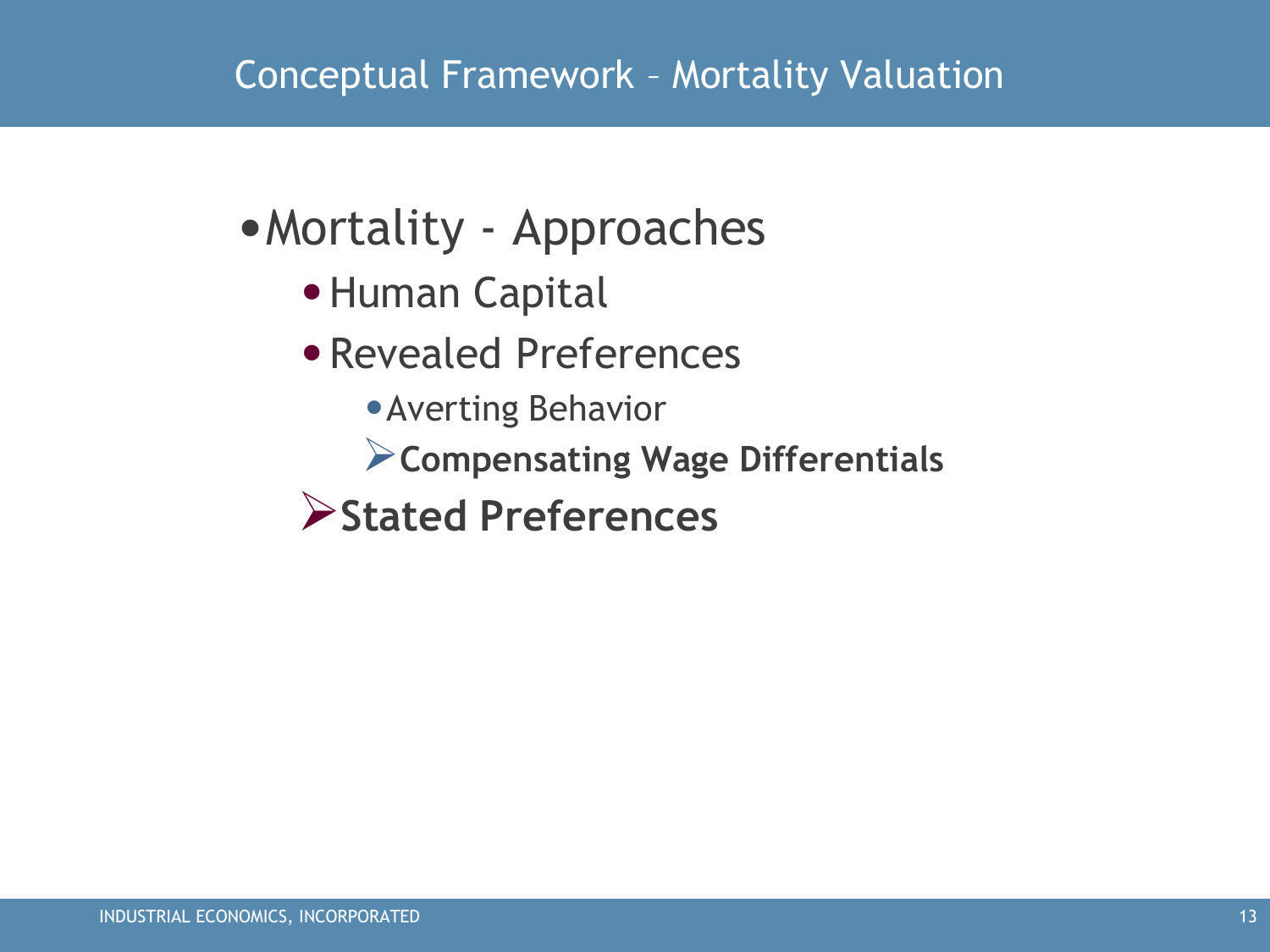#### Approach to VSL Review

- •Literature review and "benefit transfer" approach
- •Based largely on Robinson and Hammitt, 2015
	- •Current, comprehensive VSL review
	- •Stringent criteria derived from EPA SAB recommendations
	- •Includes illness-based VSLs
- •Supplemented with review 2014-present
	- Searched Scopus PubMed, EBSCO EconLit, Business, and Environment databases, Google Scholar
	- Included term for CA-specific estimates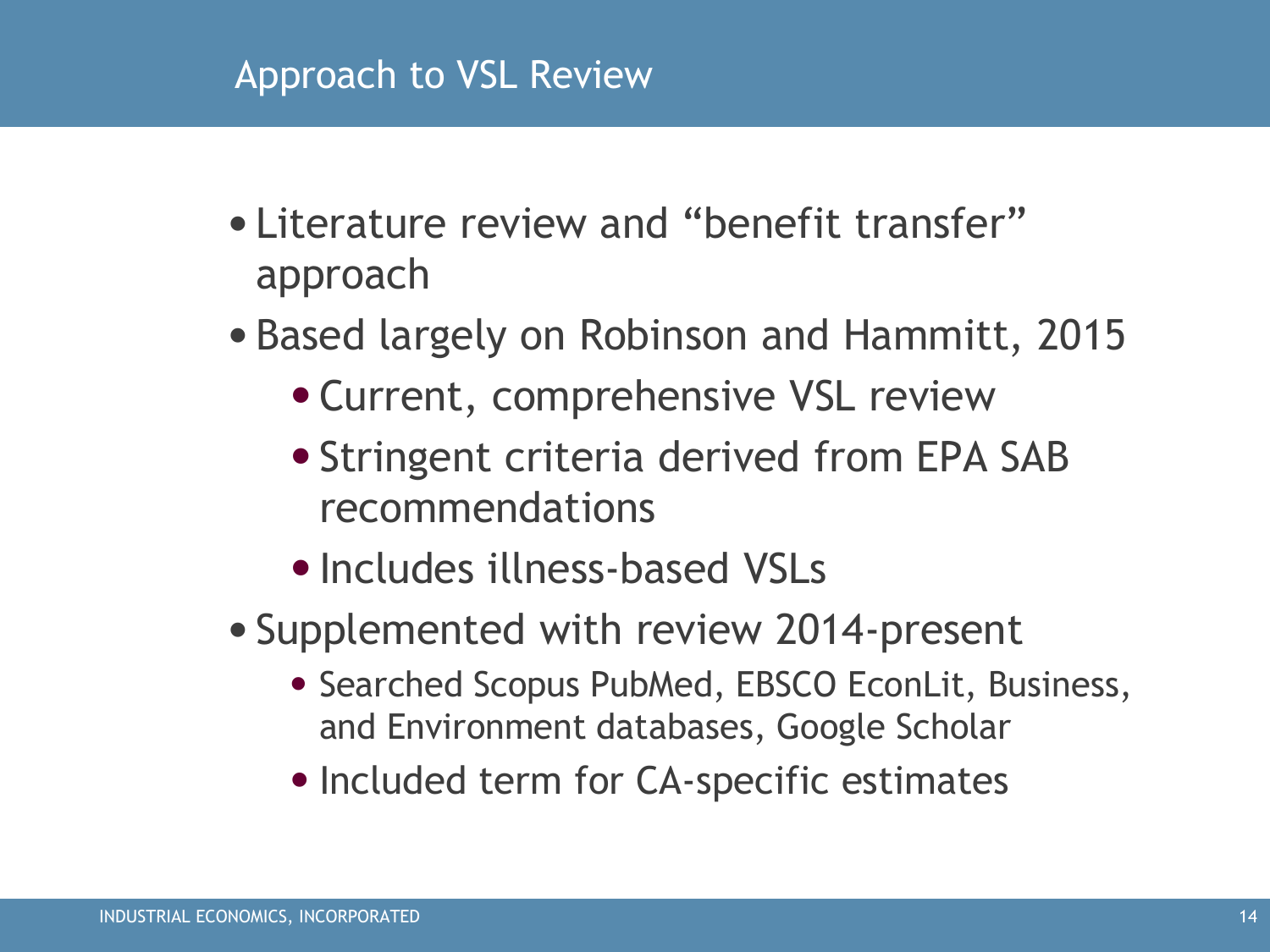#### Criteria – Mortality Valuation

#### **EXHIBIT 2. CRITERIA FOR MORTALITY VALUATION STUDIES**

#### **CRITERIA**

#### **GENERAL:**

- 1. Study is written in English.
- 2. Study is publicly available.
- 3. Study is based on a sample of the general U.S. population.

#### **FOR REVEALED-PREFERENCE STUDIES:**

- 4. Study uses hedonic methods that address the trade-off between wages and jobrelated risks.
- 5. Study relies on high-quality risk data, equal or superior to the Census of Fatal and Occupational Injuries (limits studies to those published from 2003 – present).
- 6. Study controls for potentially confounding factors, such as nonfatal injury risk as well as both industry and occupation.

#### **FOR STATED-PREFERENCE STUDIES:**

- 7. Study elicits values for private risk reductions that accrue to the respondent.
- 8. Study expresses the risk change as a probability, not as a life extension.
- 9. Study estimates willingness-to-pay, not willingness-to-accept compensation.
- 10. Study provides evidence of validity, including sensitivity of willingness to pay to changes in risk magnitude (more likely to be met by studies published from 1994 – present).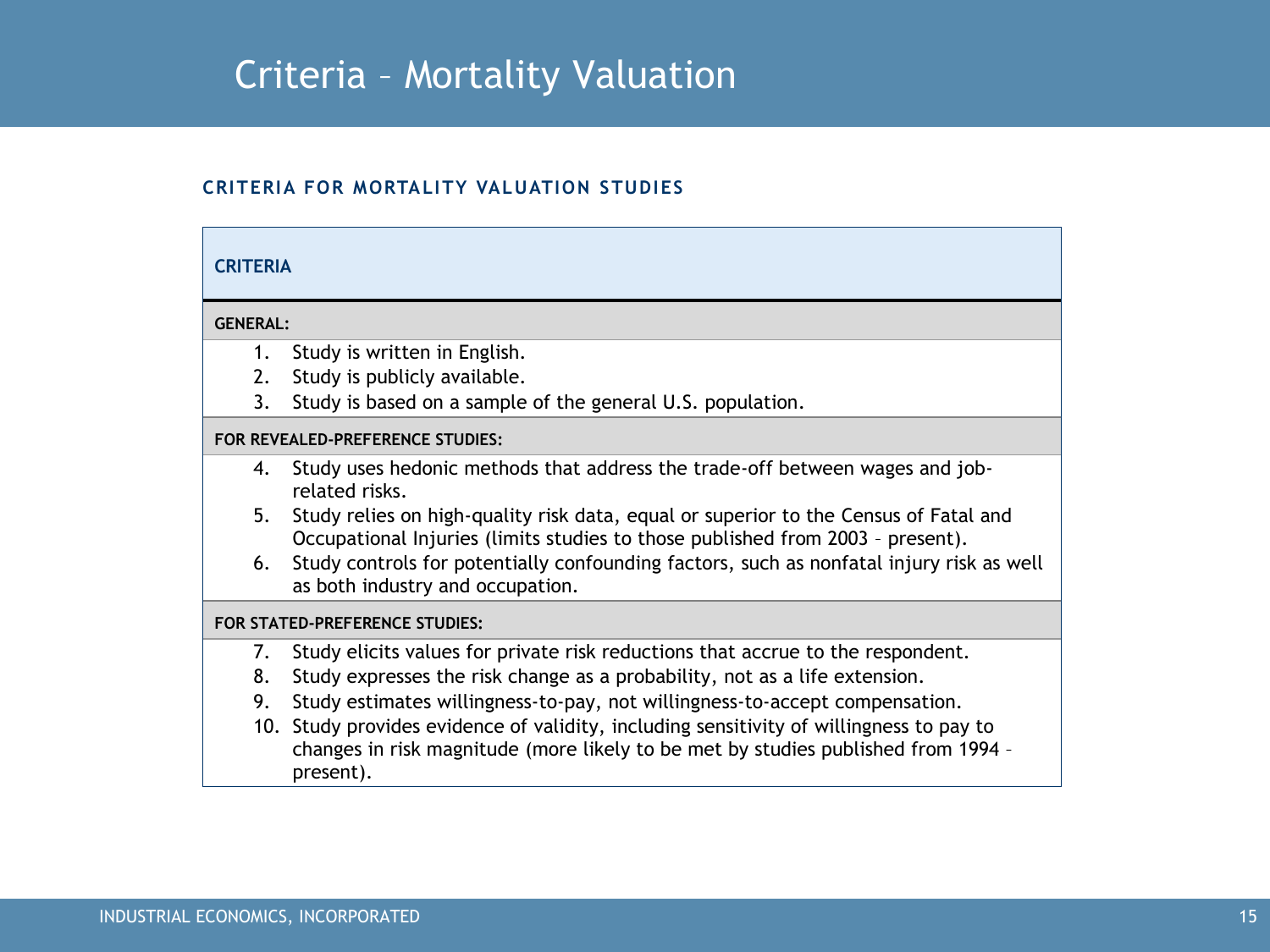#### Results of VSL Review

- •Robinson and Hammitt, 2015
	- Most qualifying estimates based on wage-risk
		- \$5.3 million to \$13.7 million range; mid-point of \$9.5 million
	- Three qualifying SP studies (two illness based):
		- \$4.2 million to \$11.2 million range; mid-point of \$7.7 million
		- •Results from illness studies similar to others
	- **Combined range \$4.2 million to \$13.7 million; mid-point of \$9.0 million**
- •No evidence of CA-specific estimates
- •Supplemental review found no newer studies that met criteria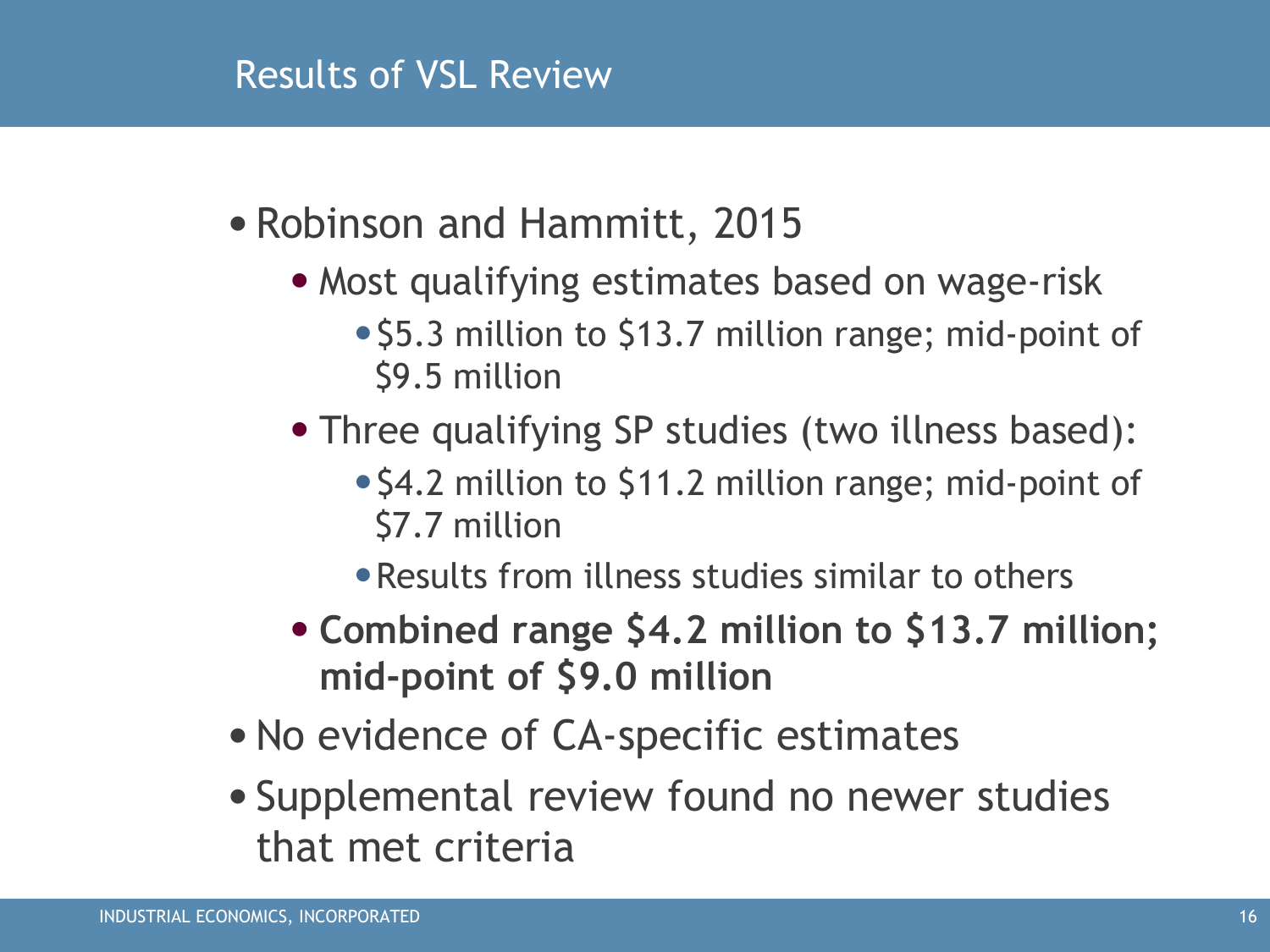#### Recommendations - VSL

- •Recommended Value (2013 dollars and income levels)
	- Central VSL estimate = **\$9.0 million**.
	- Range = **\$4.2 million** to **\$13.7 million**.
- •Represents increase over VSL in 2012 analysis
	- Previous VSL \$7.1 million to \$7.8 million, inflated to 2013 dollars (not income adjusted)
	- Previous values encompassed in our range; will be reflected in uncertainty analysis
	- Based on current, highest quality, best practice studies identified by expert endorsed criteria for revealed and stated preference studies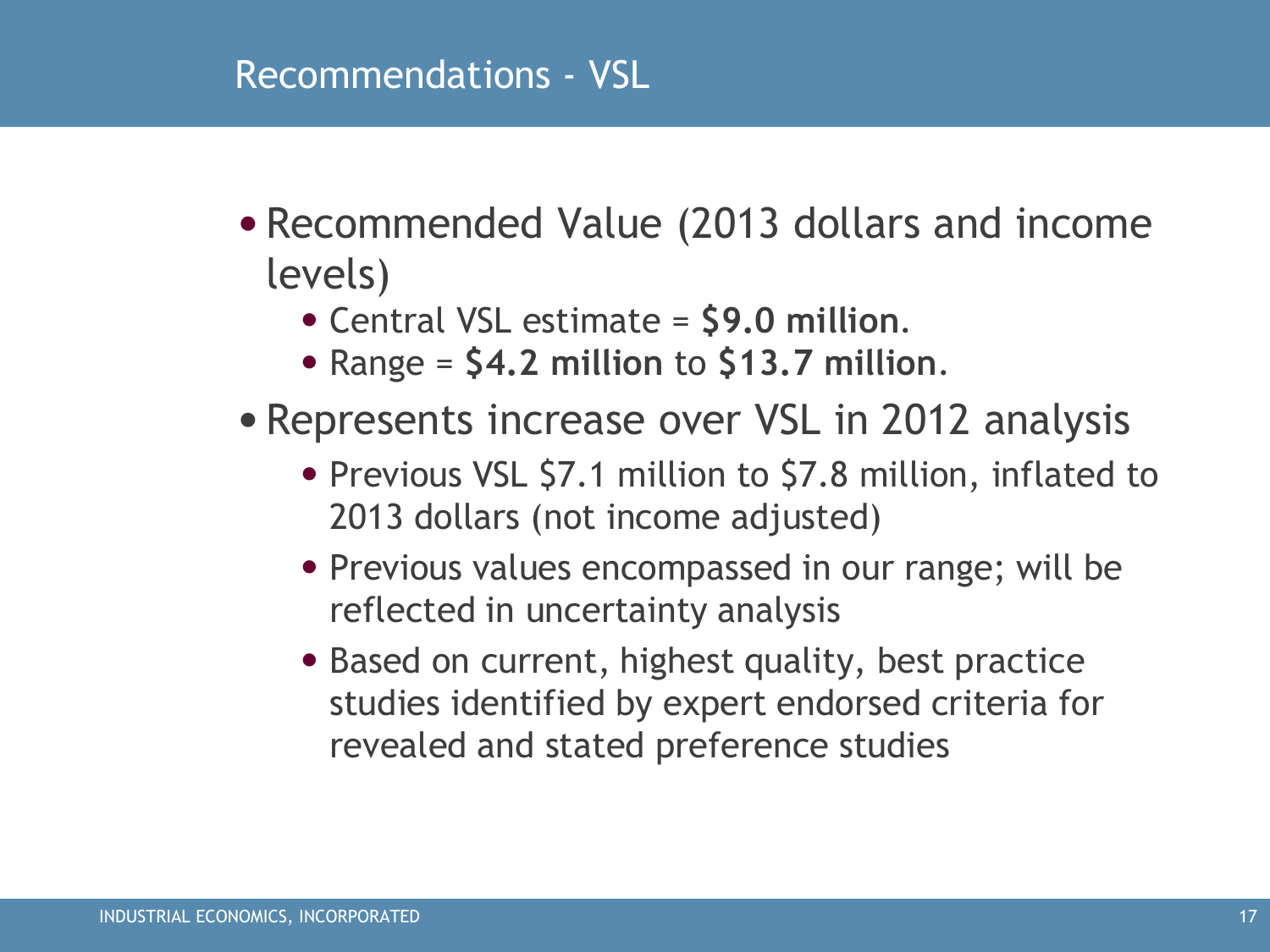### Recommendations – Adjustments to VSL

- Adjustment for Inflation to dollar year of study
- Real income growth over time (elasticity=1.1)
	- Based on central estimate of Viscusi (2015) meta-analysis
	- Combines results from several studies that attempt to control for publication bias
	- SCAQMD could consider sensitivity analysis using a range of 0.0 to 1.4 based on other recent studies
- •Discount for latency (cessation lag)
	- Use EPA SAB's recommended 20 year lag step function for primary estimate
	- Conduct sensitivity analysis (pick two):
		- •zero-year lag
		- •2012 PM NAAQS model (shift to longer latency risks)
		- •5-year distributed lag (25/25/17/17/17)
		- •Exponential smooth function (k=0.45 from PM NAAQS RIA)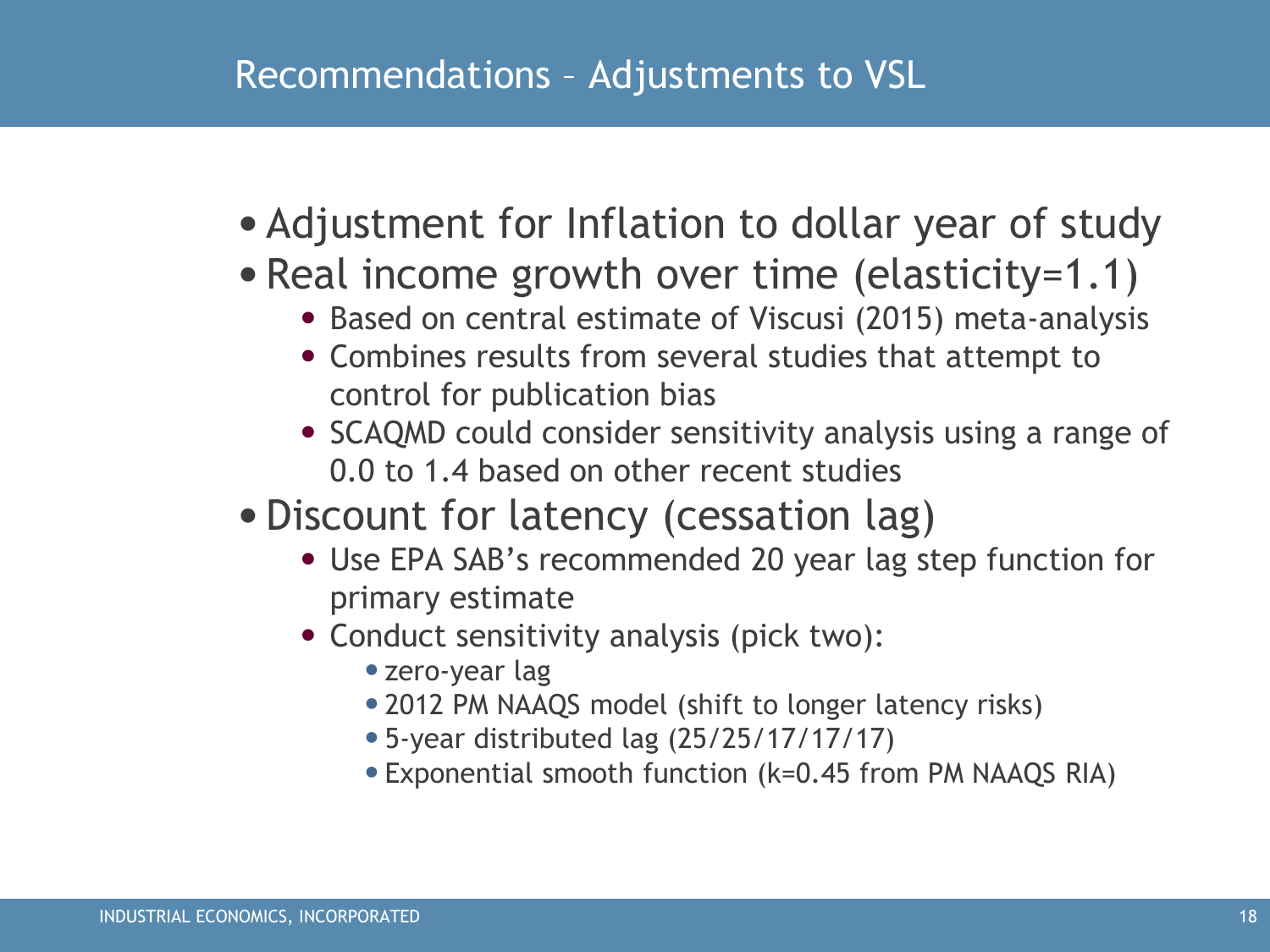### Criteria – Morbidity Valuation

#### **CRITERIA FOR MORBIDITY VALUATION STUDIES**

#### **CRITERIA GENERAL:** 1. Study is publicly available. 2. Study is written in English. 3. Study is conducted in the U.S. **FOR STATED-PREFERENCE STUDIES:** 4. Study elicits values for private risk reductions that accrue to the respondent. 5. Study estimates WTP, not WTA compensation. **FOR COI STUDIES:** 6. Study includes clear description of the elements that make up the COI estimate. 7. Study includes clear description of health endpoint and estimates incidence-based or prevalence-based cost as appropriate for the health endpoint evaluated. 8. Prefer studies that estimate costs specific to affected groups (especially, affected age groups).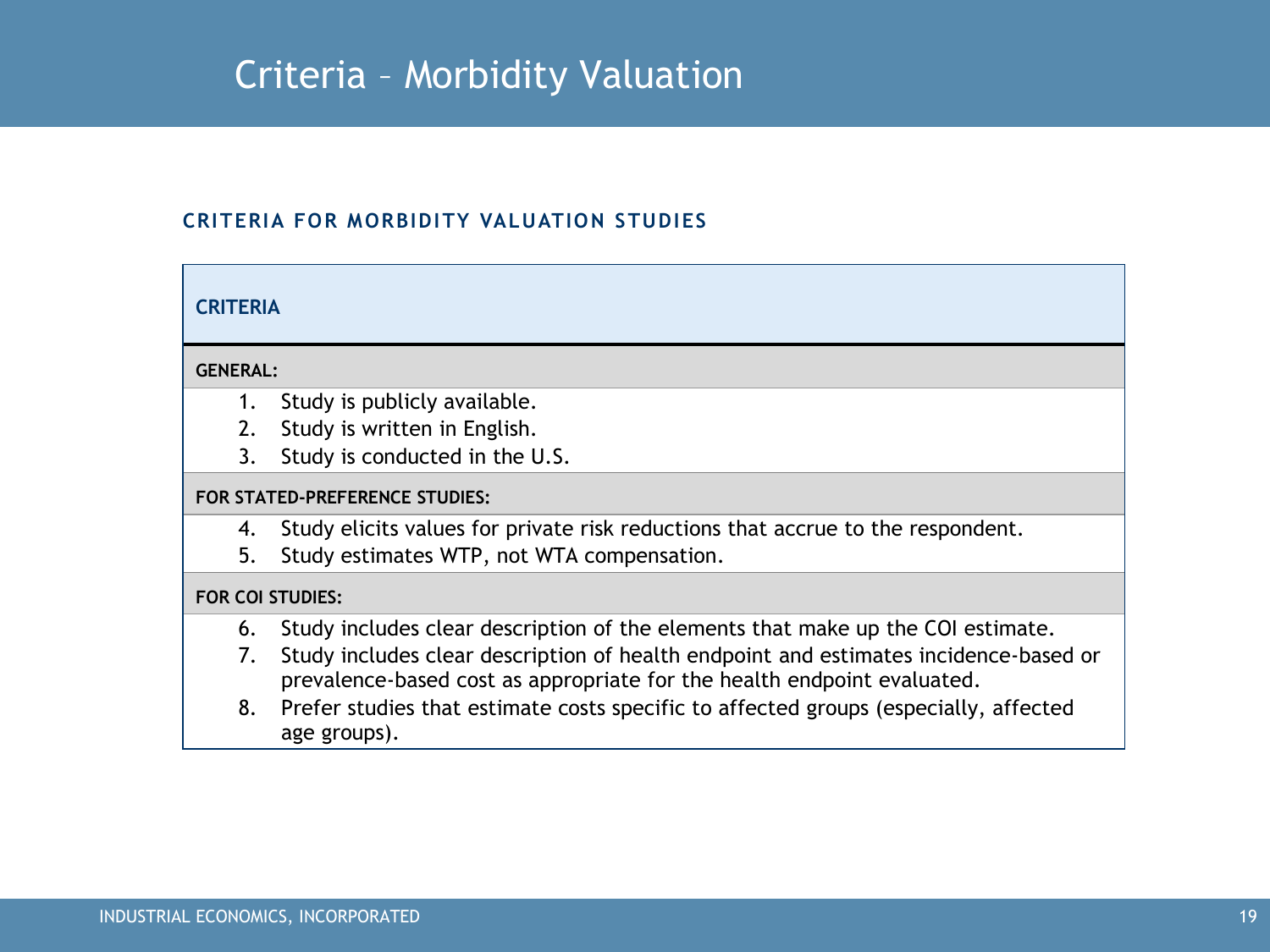#### Morbidity Valuation Results

- Lack of high-quality, relevant WTP studies remains an issue
	- WTP estimates for respiratory ailments
	- "partial" WTP for hospital admissions
	- COI-based estimates for all others
- Updated COI-based estimates where appropriate
	- Recent CA HCUP data for HAs
	- Updated estimates of lost time based on CA wage data
	- Local 2012 asthma study; 4-year stroke cost
- COI estimates likely underestimate true value of health effects. Consider augmenting stroke value for indirect costs, in particular.
- Adjustments for 2016 analysis
	- Inflate costs to appropriate dollar year
	- Adjust WTP estimates for income growth
	- Apply consistent discount rate for multi-year impacts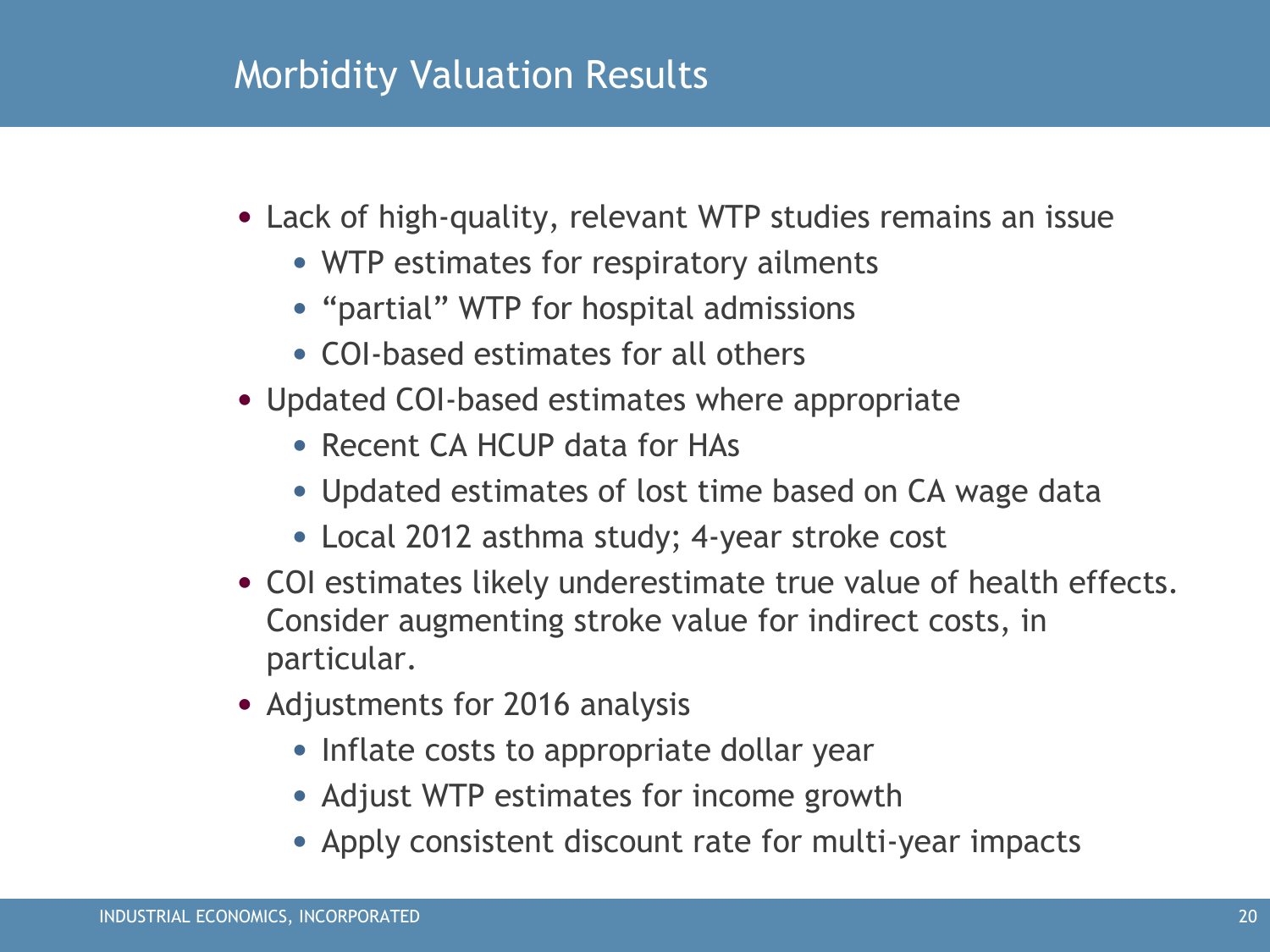### Recommendations– Morbidity Valuation

| <b>NONFATAL ENDPOINTA</b>                                                      |                  |                                                                                                                                                                        |                           |  |
|--------------------------------------------------------------------------------|------------------|------------------------------------------------------------------------------------------------------------------------------------------------------------------------|---------------------------|--|
| (AGE RANGE)                                                                    | <b>POLLUTANT</b> | <b>VALUATION ESTIMATEB</b>                                                                                                                                             | <b>VALUATION METHOD</b>   |  |
| New incidence (chronic)                                                        |                  |                                                                                                                                                                        |                           |  |
| Ischemic stroke: hospital<br>admissions (>65 years)                            | PM               | \$61,384 (Lee et al. 2007)                                                                                                                                             | COI (medical costs)       |  |
| <b>Myocardial infarction:</b><br>hospital admissions (>18<br>years)            | <b>PM</b>        | \$106,293 to \$223,214<br>depending on age<br>(Cropper and Krupnick 1990,<br>Russell et al. 1998, Wittels<br>et al. 1990)                                              | COI (direct and indirect) |  |
| Asthma (<18 years)                                                             | Ozone            | \$48,066 (13-year NPV based<br>on annual costs in Brandt et<br>al. 2012)                                                                                               | COI (direct and indirect) |  |
| Hospitalization and emergency room visits only                                 |                  |                                                                                                                                                                        |                           |  |
| <b>Cardiovascular disease:</b><br>hospital admissions (>20<br>years)           | <b>PM</b>        | \$23,469 (HCUP, Chestnut et<br>al. 2006)                                                                                                                               | COI (direct and indirect) |  |
| <b>Respiratory disease:</b><br>hospital admissions (>18<br>years)              | PM, Ozone        | \$21,509 (HCUP, Chestnut et<br>al. 2006)                                                                                                                               | COI (direct and indirect) |  |
| Asthma-related emergency<br>room visits and hospital<br>admissions (<18 years) | PM, Ozone        | \$9,131 (hospital admissions:<br>HCUP, Chestnut et al, 2006)<br>\$425 - \$623 (emergency<br>visits: Smith et al., 1997,<br>Stanford et al., 1999, Meng<br>et al, 2010) | COI (direct and indirect) |  |

#### **Notes:**

**a. Endpoints are from IEc's September 23, 2015 and October 2, 2015 memoranda. Age ranges encompass all PM and ozone-related studies; individual studies generally address a narrower range.**

**b. All values are per statistical case unless otherwise noted.**

**c. As discussed earlier, three meta-analyses support values within this range, although each includes studies that are not consistent with our evaluation criteria (Johnson et al. 1997, Vassanadumrongdee et al. 2004, Van Houtven et al. 2006).**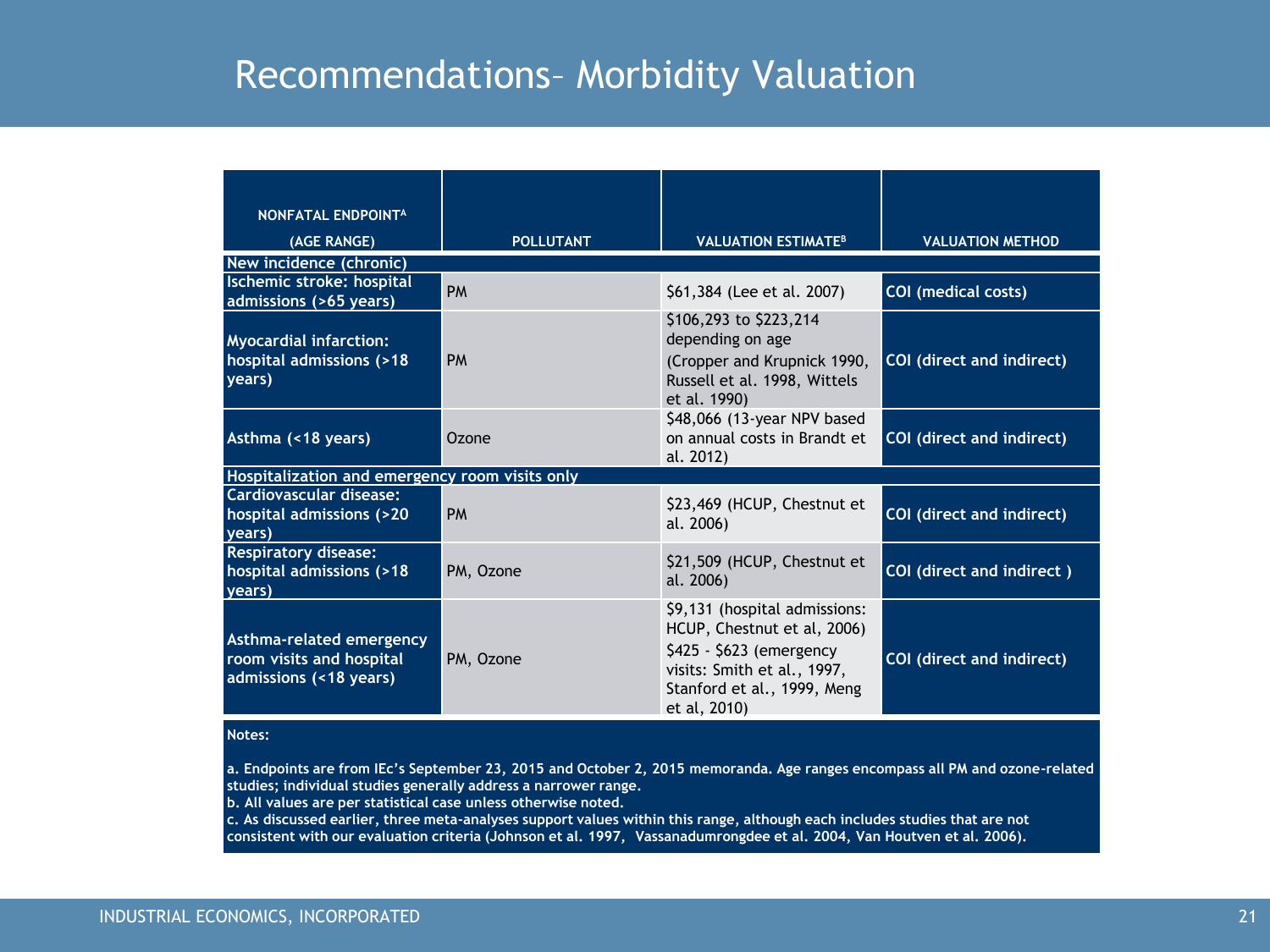### Recommendations– Morbidity Valuation

| <b>NONFATAL ENDPOINTA</b><br>(AGE RANGE)                                                                                    | <b>POLLUTANT</b> | <b>VALUATION ESTIMATE<sup>B</sup></b>                                                   | <b>VALUATION METHOD</b>       |  |  |
|-----------------------------------------------------------------------------------------------------------------------------|------------------|-----------------------------------------------------------------------------------------|-------------------------------|--|--|
| Other respiratory ailments (not requiring hospitalization)                                                                  |                  |                                                                                         |                               |  |  |
| Acute bronchitis (8-12 years)                                                                                               | PM, Ozone        |                                                                                         | <b>WTP</b>                    |  |  |
| Lower respiratory symptom-<br>days (two or more of the<br>following: cough, chest pain,<br>phlegm, wheeze)(7-14 years)      | PM, Ozone        | \$17 to \$294 per day (Brandt et<br>al. 2012, Dickie and Messman<br>$2004$ <sup>c</sup> | <b>WTP</b>                    |  |  |
| Upper respiratory symptom-<br>days (runny or stuffy nose,<br>wet cough, burning, aching,<br>or red eyes)(9-11 years)        | PM, Ozone        |                                                                                         | <b>WTP</b>                    |  |  |
| Acute respiratory symptoms-<br>days (hoarseness, sore<br>throat, cough, phlegm)(7-14<br>years)                              | Ozone            |                                                                                         | <b>WTP</b>                    |  |  |
| Asthma exacerbation<br>symptom-day (cough,<br>wheeze, shortness of breath,<br>tightness of chest)(4-18<br>years, >34 years) | PM, Ozone        |                                                                                         | <b>WTP</b>                    |  |  |
| <b>Activity restrictions</b>                                                                                                |                  |                                                                                         |                               |  |  |
| Work loss days (18-64 years)                                                                                                | <b>PM</b>        | \$217 per day (BLS 2012)                                                                | COI (compensation only)       |  |  |
| School loss days (5-17 years)                                                                                               | Ozone            | \$217 per day (BLS 2012)                                                                | COI (parent's lost time only) |  |  |
| Minor restricted-activity days<br>(not resulting in work loss or<br>bed disability)(18-65 years)                            | PM, Ozone        | \$17 to \$294 per day (Brandt et<br>al. 2012, Dickie and Messman<br>$2004$ <sup>c</sup> | <b>WTP</b>                    |  |  |

**Notes:**

**a. Endpoints are from IEc's September 23, 2015 and October 2, 2015 memoranda. Age ranges encompass all PM and ozone-related studies; individual studies generally address a narrower range.**

**b. All values are per statistical case unless otherwise noted.**

**c. As discussed earlier, three meta-analyses support values within this range, although each includes studies that are not consistent with our evaluation criteria (Johnson et al. 1997, Vassanadumrongdee et al. 2004, Van Houtven et al. 2006).**